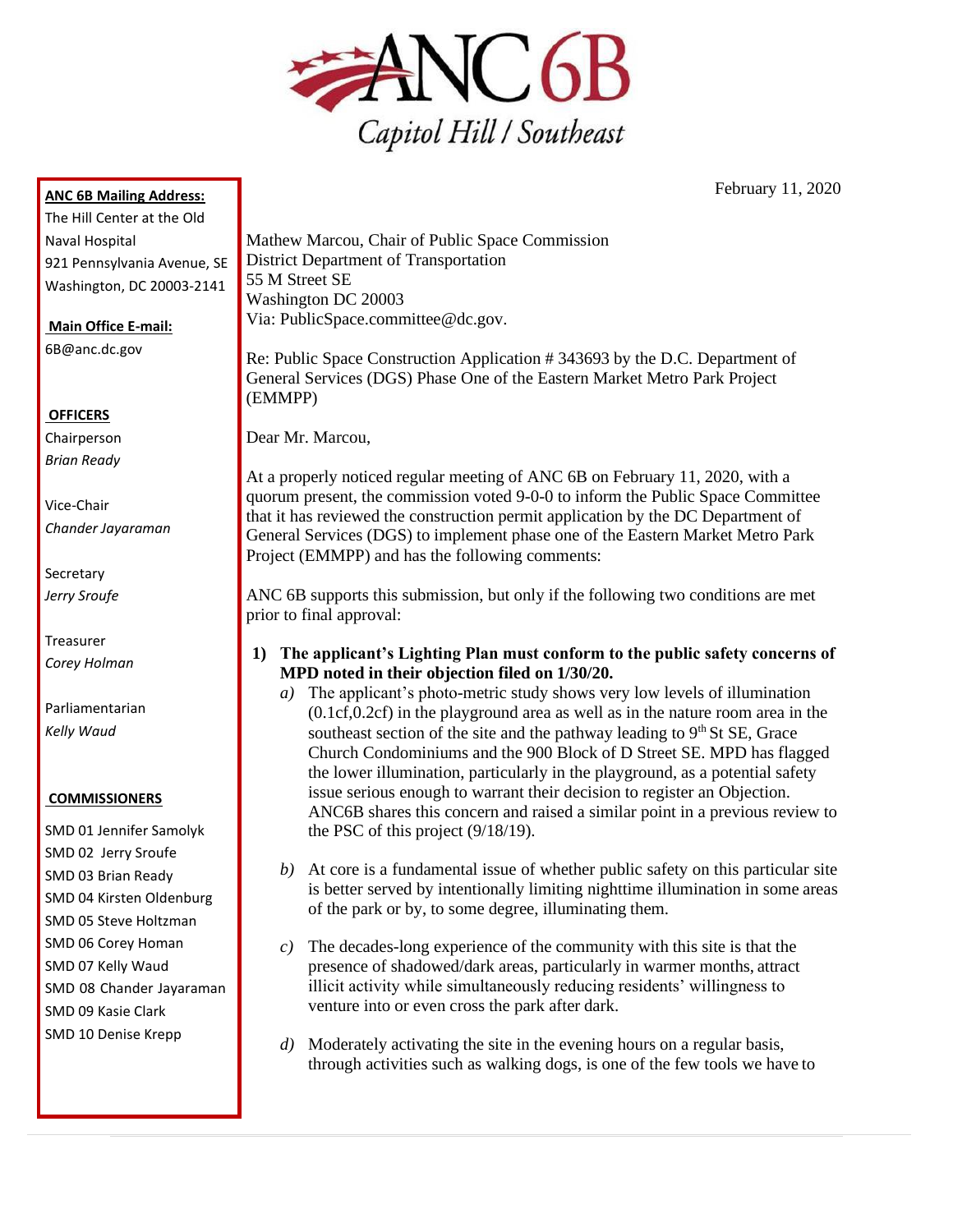

sustainably enhance the public safety environment in this site and surrounding areas. The current lighting plan does not support this.

- *e) ANC 6B's position is that MPD must be the final arbiter of assessing what measures contribute best to a safe environment for members of the community.*
- **2) Submission by the Applicant of a well-delineated site-specific Maintenance Protocol/Agreement must be seen as a prerequisite for Final Approval of this construction permit.**
	- *a)* ANC 6B has raised the same point in 3 previous reviews. Yet, at this late stage of review, the only document in the project files is a Maintenance Covenant previously concluded between DGS and DDOT relating to another site (Tanner Park).
	- *b)* In its October 24, 2019 meeting, the PSC gave concept approval to this project despite ANC 6B's expressed concern of the failure of the applicant to provide the formal components of a maintenance plan.
	- *c)* In that meeting, you noted that DGS' institutional commitment to take full responsibility for this function was, for the PSC, a sufficient undertaking at the Concept Approval stage. At the same time, you assured ANC 6B commissioners present at the hearing that the PSC would not provide final approval to begin construction without the applicant delineating, and the PSC specifically vetting, details of operational responsibility, tasks and budget for each component/sector relevant to this site. We rely on that assurance.
	- *d)* Given that DDOT Urban Forestry limits its formal responsibility for plantings to its care of trees, (and only after warranty period), the community, based on experience with other public spaces, has a specific concern that all non-tree plantings as well as existing and warranty period new trees are subject to an appropriate and consistent maintenance regime and that the scope of these responsibilities be transparently articulated.
	- *e)* Recent communication with DGS has made it clear that all trash cleanup and removal are to be separately made the responsibility of the Capitol Hill BID. We support this idea however only do so if DGS (i) retains ultimate responsibility for this function as it does for all other maintenance tasks and (ii) spells out its agreement with the BID in a written memorandum signed by both parties and reviewed by the PSC which, inter alia, details the exact role of the BID and a schedule of trash can emptying as well as collection of loose refuse on the site. In the absence of these steps, a government agency has devolved a responsibility onto a nongovernmental entity and the community has lost any link to activate its legitimate expectations of accountability.
	- *f)* Daily unlocking/locking of the two playground gates, the sole maintenance task assigned to DC Department of Parks and Recreation, deserves special mention. The darkness of the playground in the current lighting plan, combined with the DGS choice to provide a gate fronting directly onto the D street sidewalk to the north represents a serious public safety issue if, as was the pattern with the temporary playground, the gate is frequently leftunlocked at night. Mayor Bowser, in her visit to the site on December 17, personally committed to ANC6B that the process for the permanent facility would run smoothly. We rely on this assurance as well. We also request that DPR include in its signage for both gates specific information for users to report gates that remain open at night or locked in themorning.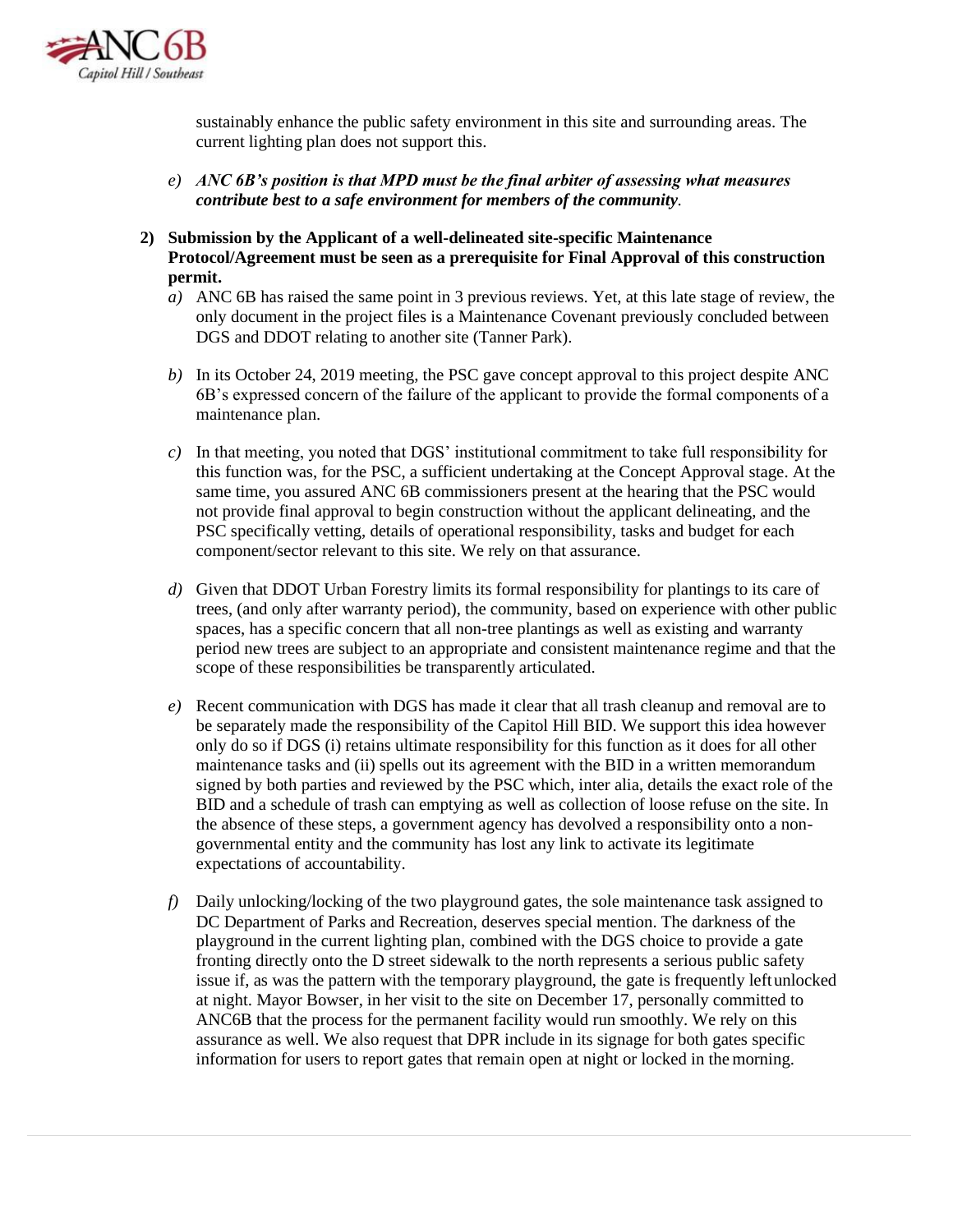

In regard to the construction process, ANC 6B requests that the applicant:

- Participate in a meeting, prior to beginning of construction, to brief the community and answer any questions/concerns which residents might have.
- Be cognizant of the limitations of DGS community advisory team as a vehicle for review and dissemination of construction plans and impacts on residents living in close proximity to the work zone. All members of EMMPAT live at least a quarter mile away from the site and have no reliable means of consistently reaching out to residents living near the site. Contact households directly or link through ANC 6B commissioners responsible for areas close to the site.
- Take special note of the fact that one residential block, the 800 block of D Street SE, has been included within the work zone and provide timely notices regarding street and/or sidewalk closures or other potential disruptions. The block includes residents with physical impairments as well as a number of senior citizens.
- Establish, disseminate and take steps to enforce prohibitions against the parking of work-related or personal vehicles of contractors and workers engaged on the construction site on surrounding residential streets.

We recognize, as you noted in the October PSC meeting, that the Committee's ambit does not include the specific traffic-circulation measures proposed by the project. In closing, however, we would like to share with the Committee, for information purposes, a letter dated January 16, 2020 submitted by ANC 6B to Directors of both DDOT and DGS, summarizing our review of the project's traffic impact study, in which we endorsed all traffic circulation proposals of the project plan with the exception of the two proposed traffic reversals on the 700 and 800 blocks of D Street SE which ANC 6B voted unanimously to reject. We have also, for the Committee's convenience, attached ANC 6B's three previous reviews of the EMMP project.

Please contact Commissioner Steve Holtzman, Chair, ANC 6B Livable Communities Task Force, at 202-489-6542, o[r 6b05@anc.dc.gov, o](mailto:6b05@anc.dc.gov)r Commissioner Brian Ready, Chair, ANC 6B, at 312-371-4745 or [6b03@anc.dc.gov i](mailto:6b03@anc.dc.gov)f you have questions or need further information.

Sincerely,

Brian Ready Chair, ANC 6B

cc:

Jeffrey Marootian, Director, DC Department of Transportation Garrett Everett, Secretary of Public Space Committee Keith Anderson, Director of DC Department of General Services Delano Hunter, Director DC Department of Parks and Recreation Charles Allen, DC Councilmember Mary Cheh, DC Councilmember Robert White, DC Councilmember Morgan Kane, Commander First District MPD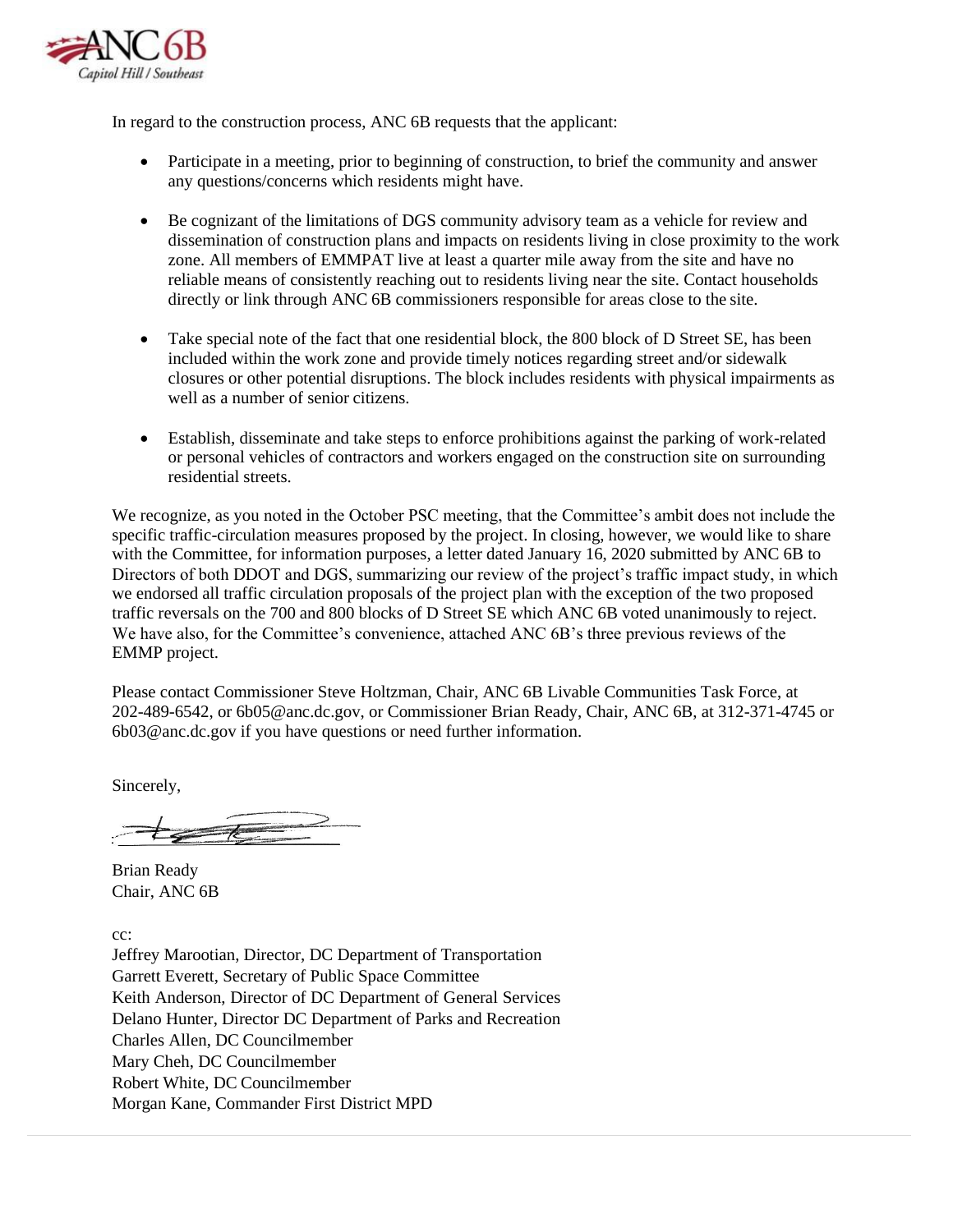

# Contents

| January 16, 2020 ANC 6B review letter of EMMP transportation study and circulation proposals sent to Directors of |
|-------------------------------------------------------------------------------------------------------------------|
|                                                                                                                   |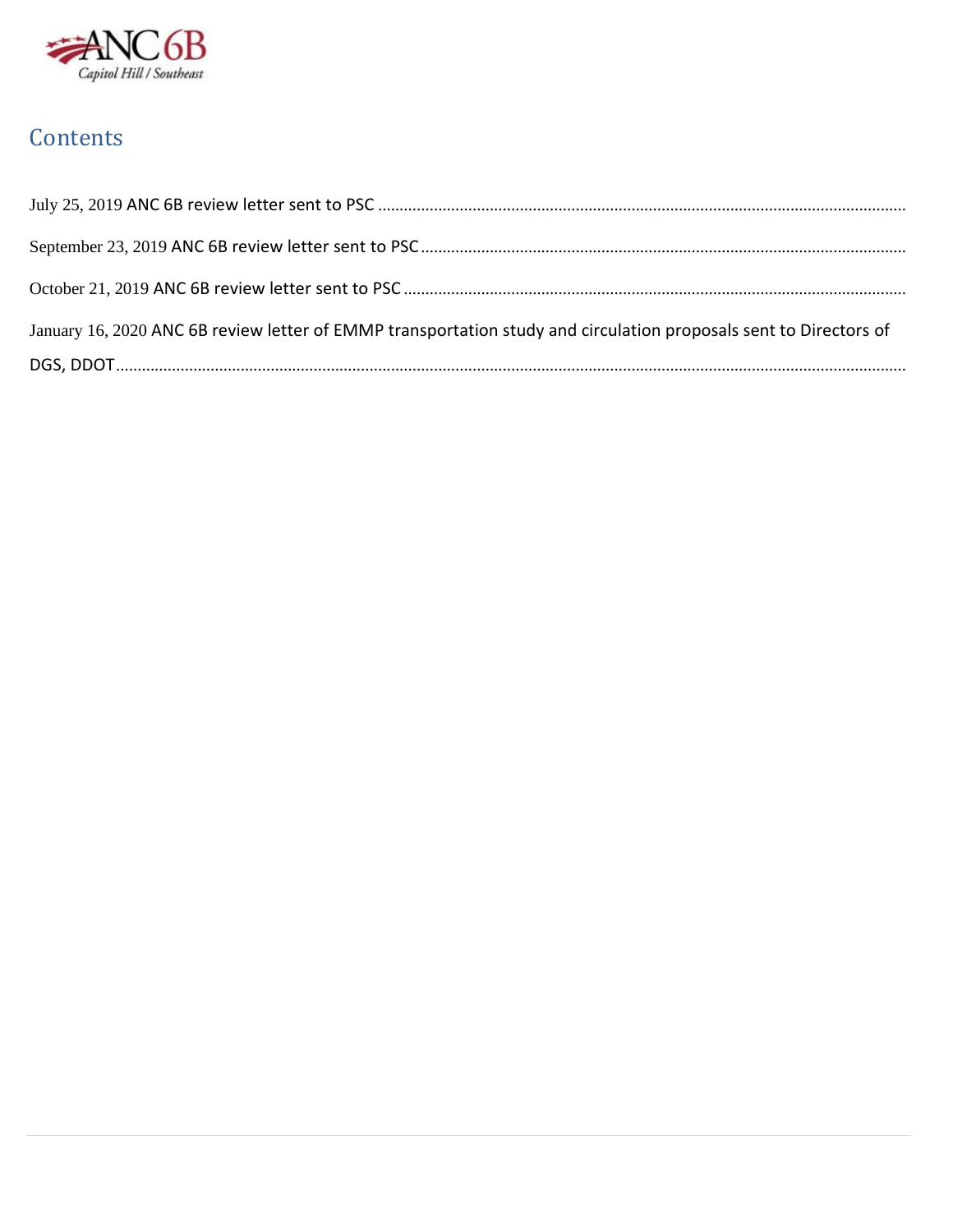

July 25, 2019

<span id="page-4-0"></span>921 Pennsylvania Avenue SE Washington, DC 20003-2141 [6B@anc.dc.gov](mailto:6B@anc.dc.gov)

#### **OFFICERS**

Chairperson *Chander Jayaraman*

Vice-Chair *Kasie Clark*

**Secretary** *Jerry Sroufe*

Treasurer *Corey Holman*

Parliamentarian *Brian Ready*

#### **COMMISSIONERS**

SMD 01 Jennifer Samolyk SMD 02 Jerry Sroufe SMD 03 Brian Ready SMD 04 Kirsten Oldenburg SMD 05 Steve Holtzman SMD 06 Corey Homan SMD 07 Kelly Waud SMD 08 Chander Jayaraman SMD 09 Kasie Clark SMD 10 Denise Krepp

Mr. Jeffrey Marootian, Director District Department of Transportation 55 M Street SE Washington, DC 20003

VIA: [Jeffrey.Marootian@dc.gov](mailto:Jeffrey.Marootian@dc.gov)

Re: Request that consideration of Public Space Application #333326 Department of General Services Eastern Market Metro Park Project (EMMPPS) be deferred for one month

Dear Director Marootian,

At a regularly scheduled and properly noticed meeting on July 9, 2019, Advisory Neighborhood Commission 6B voted 9-0-0 (with 5 Commissioners required for a quorum) to request that the Public Space Committee defer its consideration of permit application #333326, currently scheduled to be heard at the committee's meeting on August 22, 2019. We ask that the Committee postpone its review of this permit application for one month until its September hearing. Without this extension, we do not believe that ANC 6B can fulfill its mandated responsibilities in the provision of a timely and robust review of the application being considered by the Committee.

The significance of this project for our community extends far beyond the magnitude of financial resources allocated by District government for its implementation. It's objective, to reshape the largest public space in our ANC, the Eastern Market Metro Plaza and nearby parcels of land, makes it perhaps the most important public investment in our community in a generation. Its completion is eagerly anticipated by local residents, especially given the context of two previous stillborn attempts to invest in this space during the past decade. In this light, ANC 6B takes very seriously any recommendation which results in even a brief delay of getting these improvements off the ground and available for the community to benefit from.

There are many stakeholders in this initiative, and, like any public undertaking, it must be measured by the overall public good. However, at the end of the day, the local residents of ANC 6B will, by far, be the predominant users of this space and hearing their voices is, inescapably, a fundamental aspect of any deliberation.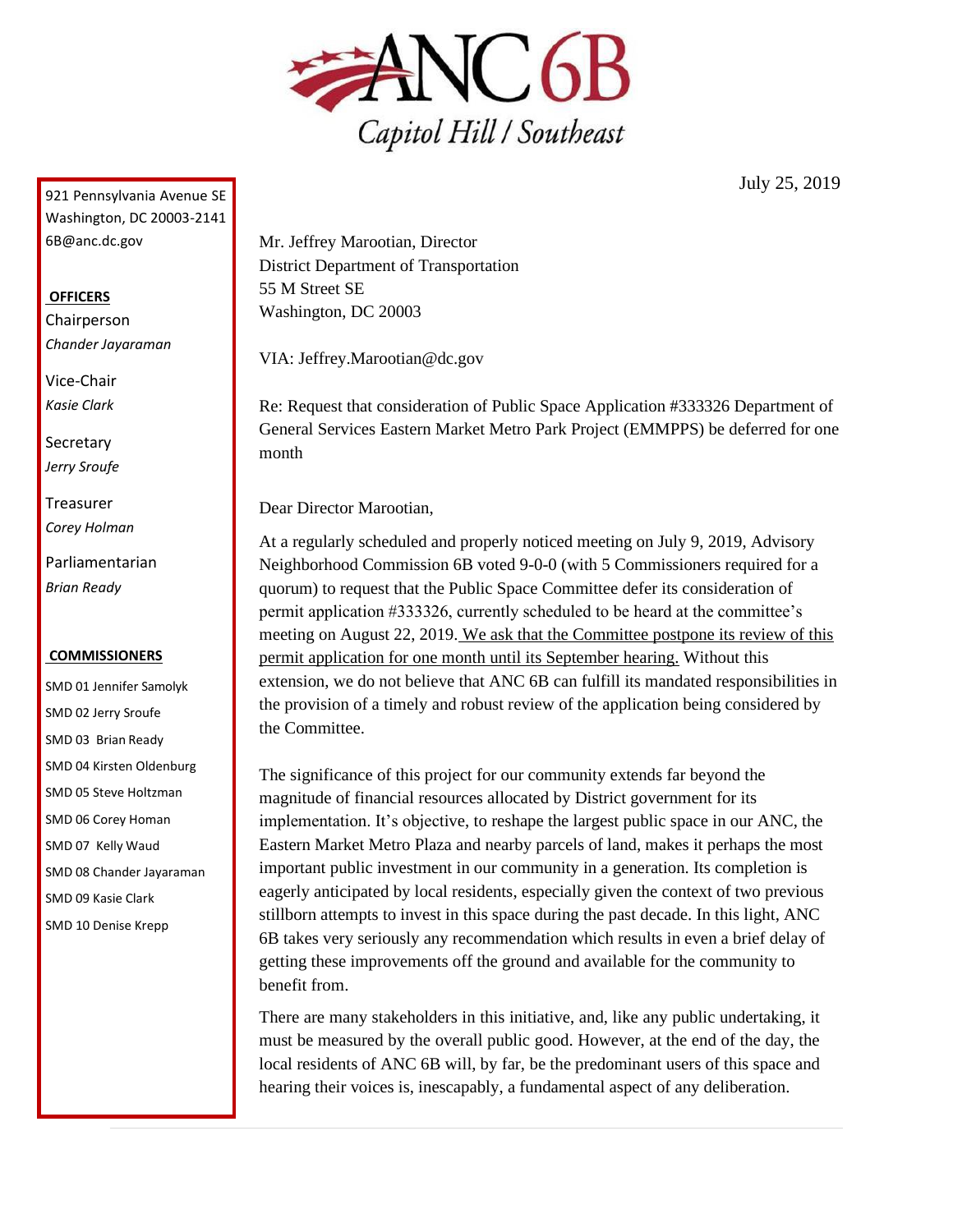

The public consultation process implemented by DGS has had limitations. ANC 6B has made efforts to supplement this process. But the reality is that this project design has gone through many iterations since its inception last October. With each of the multiple reviews by city-wide regulatory bodies, components of the project design, and their relation to one another, have changed. Consequently, community consultations conducted around earlier iterations of the design, while still significant, cannot represent an adequate sounding of residents' views of the plans submitted to the Public Space Committee on July 5<sup>th</sup>. To take one example, DGS, in response to comments of the Fine Arts Commission has in the past few weeks, removed every shade structure from the project plan despite shade consistently being one of the top priorities expressed by the community to make these spaces viable.

ANC 6B is fully prepared to rapidly develop and implement a suitable process of consultation of the current design as a basis for our review. We can do so in a period of 3-4 weeks. But, we cannot adequately do so in late July and August for the reasons detailed below. And there are a number of key inputs and elements of design which are fundamental to our ability to assess the project's suitability and viability and which we had fully expected to see publicly available by this stage of project preparation, but which are not, at this date, accessible to the public. They may be in process or they be already complete. We don't know. But we do know that they have not been made publicly available and the ANC and members of the community have not seen them.

- **1. The project design materials provided with the application do not include three critical areas of information.** Our conclusion is that the community view of the project is impossible to fully gauge without them.
	- a. **There has been no publicly disseminated determination of even an indicative budget of this project and how it corresponds to the funds available at the current time for its implementation.** DGS has transparently made clear from the onset that there would be a gap between currently available funds and funds required to complete the project. It has dealt with this dilemma by asserting that large parts of the project would be completed, and other parts would be fully designed and costed to be "brought off the shelf" when sufficient funds are allocated. From the materials provided with the permit application, there is no way to evaluate whether the drawings represent a cost-effective utilization of available funds to complete the entire plan in the 18 month period laid out in the application or, alternatively, a combination of implementable components blended with components which, in fact, will not be immediately realized.
	- b. **DGS has not finalized and publicly disseminated the project's Transportation Study which underpins the design of a number of proposed components.** While data collection was completed over 3 months ago, DGS has denied several ANC requests to see the study or receive any written or oral sense of any of its findings. As recently as July  $9<sup>th</sup>$ , DGS informed us that the study was "not finalized" and could not yet be shared. The Community Advisory Team that DGS appointed has also not seen the study nor was it asked to comment on or shown the terms of reference for the study. Given the proposed components of the project include, inter alia, closing two slip lanes connecting  $8<sup>th</sup>$  Street SE to create parklets, moving bus shelters and reversing direction of traffic on a one-way residential block adjoining the proposed playground, there are parts of this design which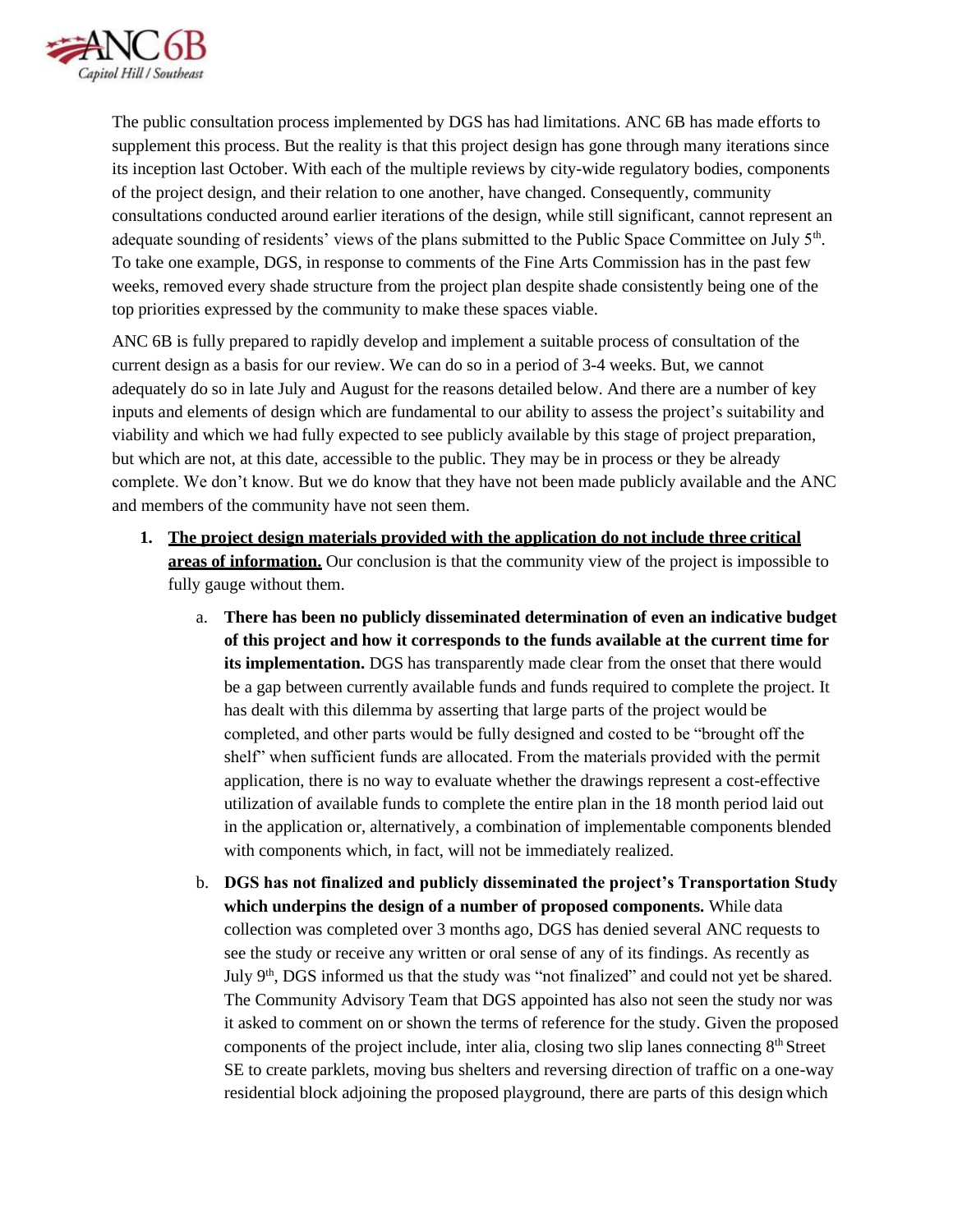

are fundamentally dependent upon conclusions of a study no one outside the DC government has seen. The reversal of the direction of traffic on the 800 block of D Street is particularly contentious and openly opposed by a large number of residents on that block and adjoining blocks of  $8<sup>th</sup>$  and  $9<sup>th</sup>$  Sts SE. The ANC had intended to have a special consultation solely devoted to this issue but have not been able to do so without access to the Transportation Study. We still have no clarity as to when the study will be available or what its findings are. It is difficult to see how ANC 6B can assess the totality of the project without access to this critical information. Even if the finalized study were to emerge in the near future, the ANC would be faced with the burden of, in the space of a few weeks, rapidly consulting the community on these specific transport related issues while simultaneously organizing a wider review of the project as a whole.

- c. **There is no publicly disseminated maintenance plan for a project which includes maintaining heavily travelled public spaces as well as extensive landscaping, new bio-retention areas, a splashpad and a large playground.** A well-vetted maintenance plan was highlighted as in every consultation we've done as one of the top priorities for the community. Parcel one already has issues of illicit drug dealing. The community sees maintenance and security as inextricably linked. While we aware that DGS has entered into discussions with the Capitol Hill BID to undertake these functions, there is no public information of the outcome of those discussions, the tasks that the BID has the capacity and willingness to undertake and most importantly the amount and source of funds available for this purpose. Given the central importance of predictable maintenance to the likelihood of the project sustainably achieving its core goals, until this information is available, assessment of the project's value to the community is premature.
- **2. The Timing of the scheduled review of this submission may make it legally impossible for ANC6B to submit a review of this project**. At a minimum, our capacity to respond effectively and appropriately will be severely limited.
	- a. **ANC 6B may not be able to constitute the quorum that DC law requires for our body to legally conduct business.** Our ANC does not meet during the month of August. Our last monthly meeting was on Tuesday July  $9<sup>th</sup>$ , two business days after the public space permit was filed. ANC commissioners, serving on a voluntary unpaid basis, commonly plan well in advance to schedule time with family and other personal obligations during August. We need 6 members for a quorum and aren't sure we will have that number available.
	- b. **Our ability to adequately consult with our constituents during this late summer period is constrained for similar reasons.** Late summer vacations are a factor in any community. The fact that the employment of high proportions of Capitol Hill residents is directly or indirectly linked to Congress results in an even higher level of exodus during the August recess, particularly in households with children.

We are confident that a shifting of the consideration of this project to the agenda of the September hearing would eliminate the limitations placed on our participation related to the current August schedule while at the same time providing sufficient time for DGS to finalize and disseminate the critical inputs referred to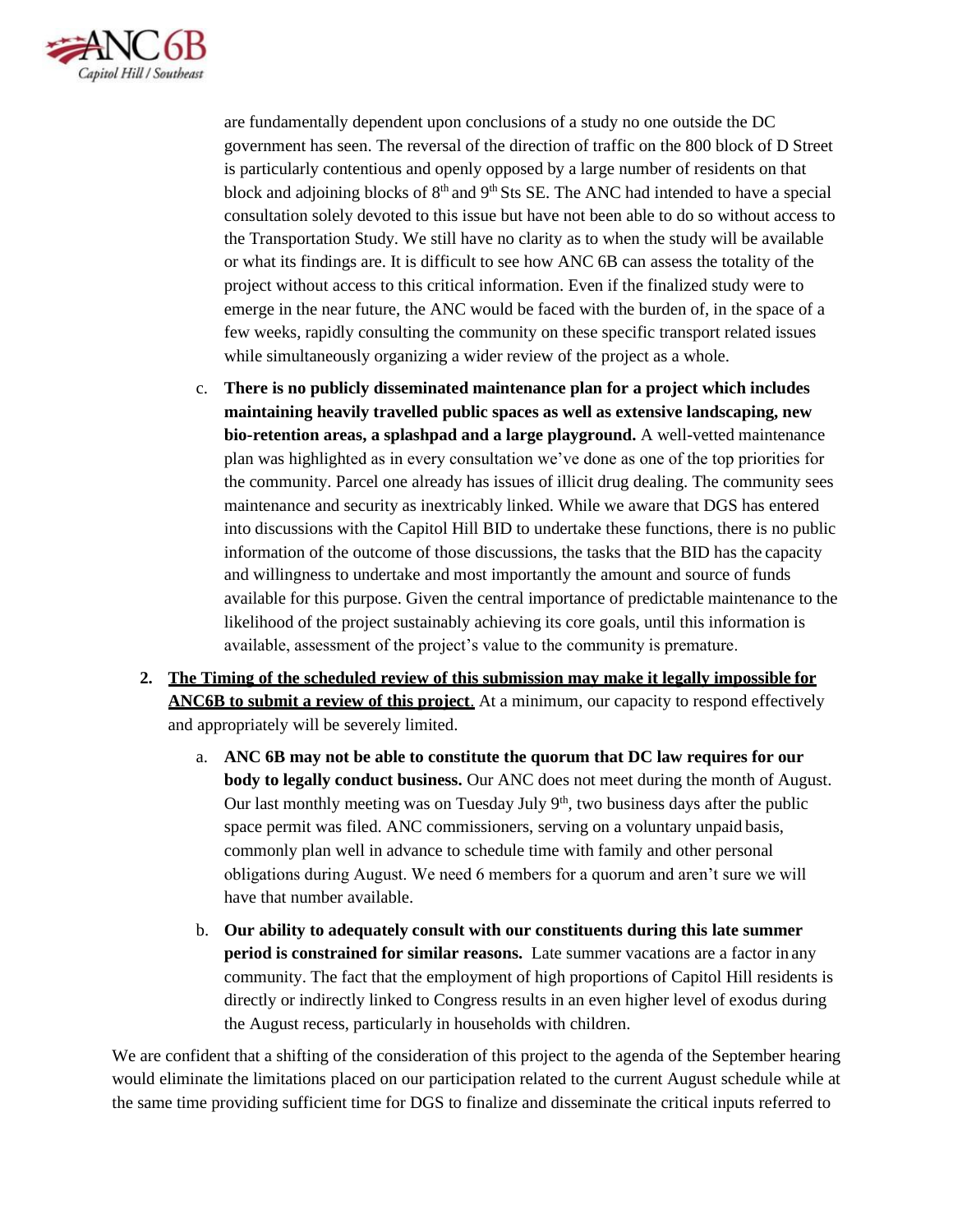

above. Consequently, we believe that this action would serve the public interest and be to the benefit of the people of the District of Columbia.

Please contact Commissioner Steve Holtzman, Chair, ANC 6B Livable Communities Task Force, at 202- 489-6542, or [6b05@anc.dc.gov, o](mailto:6b05@anc.dc.gov)r Commissioner Chander Jayaraman, Chair, ANC 6B, at 202-546-2609 or [6b08@anc.dc.gov i](mailto:6b08@anc.dc.gov)f you have questions or need further information.

Sincerely,

Chander Jayaraman Chair, ANC 6 B

Cc:

Mr. Mathew Marcou, Associate Director for Public Space Regulation, DDOT Mr. Elliott Garrett, Executive Secretary, Public Space Committee, DDOT Mr. Keith Andersen, Director, Department of General Services Mr. John A. Stokes I Interim Associate Director of External Affairs, DGS Mr. Charles Allen, Ward 6 Councilmember Ms. Anita Bonds, Councilmember at large Ms. Mary M. Cheh, Ward 3 Councilmember Mr. Robert C. White, Jr. Councilmember at large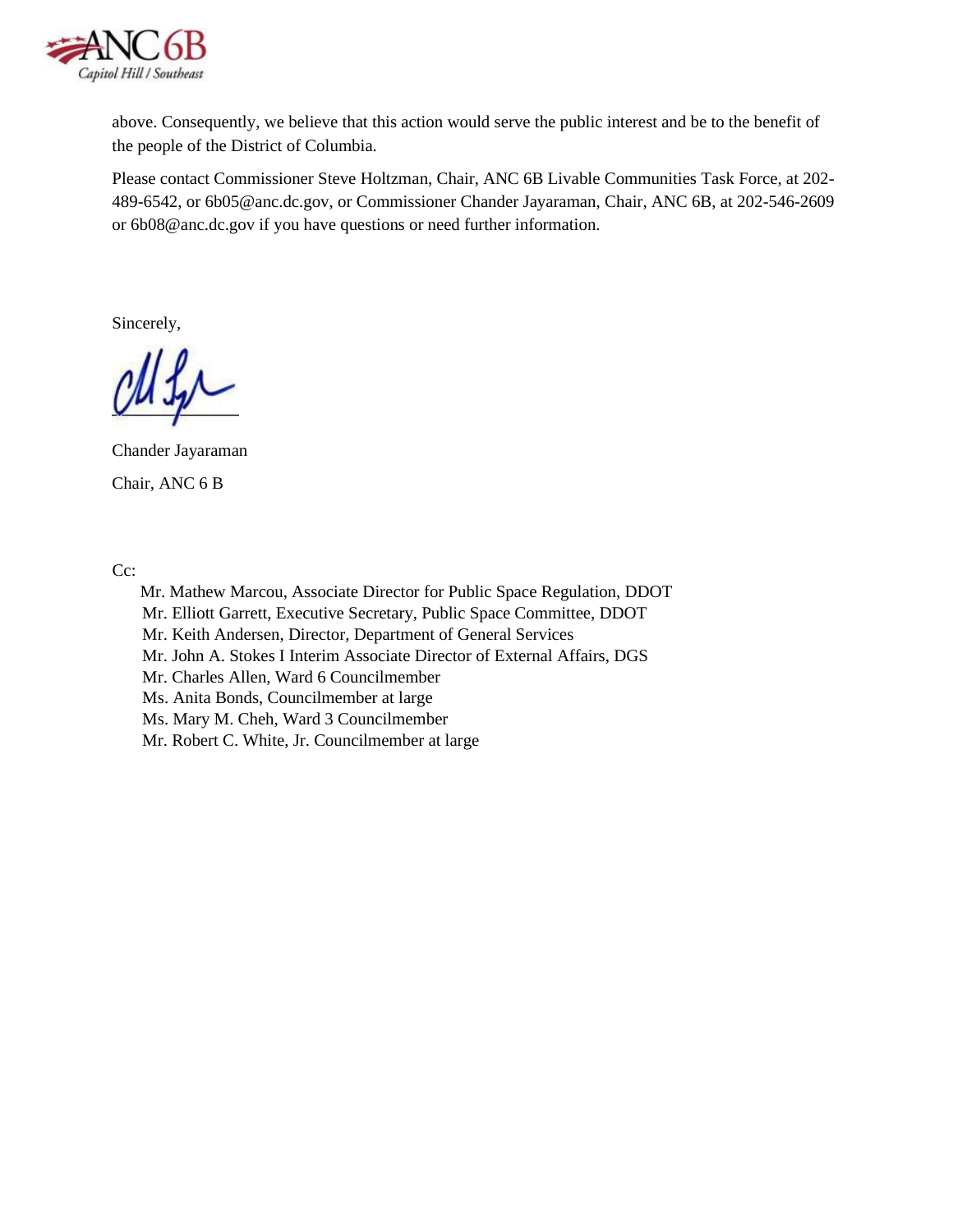

September 23, 2019

<span id="page-8-0"></span>921 Pennsylvania Avenue SE Washington, DC 20003-2141 [6B@anc.dc.gov](mailto:6B@anc.dc.gov)

#### **OFFICERS**

Chairperson *Chander Jayaraman*

Vice-Chair *Kasie Clark*

**Secretary** *Jerry Sroufe*

Treasurer *Corey Holman*

Parliamentarian *Brian Ready*

#### **COMMISSIONERS**

SMD 01 Jennifer Samolyk SMD 02 Jerry Sroufe SMD 03 Brian Ready SMD 04 Kirsten Oldenburg SMD 05 Steve Holtzman SMD 06 Corey Homan SMD 07 Kelly Waud SMD 08 Chander Jayaraman SMD 09 Kasie Clark SMD 10 Denise Krepp

Mathew Marcou, Chair of Public Space Commission District Department of Transportation 55 M Street SE Washington DC 20003

Via: [PublicSpace.committee@dc.gov.](mailto:PublicSpace.committee@dc.gov)

Re: Public Space Construction Application #333326 by the D.C. Department of General Services (DGS) on the Eastern Market Metro Park Project (EMMPP)

Dear Mr. Marcou,

At a properly noticed special call meeting of ANC 6B on September 18, 2019, with a quorum present ,the commission voted 6-0-0 to inform the Public Space Committee that it has reviewed the submission by DGS of plans for the EMMPP scheduled for consideration at the Committee's hearing on September 26, 2019 and has the following comments:

ANC 6B sent a letter on July 25 to the Committee requesting that the review of the DGS project on August 22, 2019 be postponed for one month. This request was made to provide DDOT additional time to finalize and release the Transportation Study and for DGS to provide the Commission with a Maintenance Plan that had been promised during previous public and advisory committee meetings.

Since neither of these critical documents have been provided to the ANC, the Commission nor the public has the necessary information to provide thoughtful input or an make an informed decision about the application. As such, we do not believe that this project design is ready for full review and endorsement. We base this conclusion on the following substance and context of the current project submission:

- **A Transportation Study has still not been finalized, its methodology, data and conclusions validated and publicly disseminated** to provide the context and rationale for several major changes to traffic, including slip lane closures, road direction changes, and several modifications of sidewalks and roadbeds.
- **There is still no Maintenance Plan available for review.** Residents have seen what happens to public spaces where this function is not reliably dealt with. The Commission is concerned whether the project can sustainably achieve its objectives without clear knowledge that a predictable, fully funded maintenance plan is committed to and that the plan takes account of the varied requirements of the finished parcels. To be clear, we understand the scope of such a plan to incorporate not only trash pickup, but also needs of both new and existing trees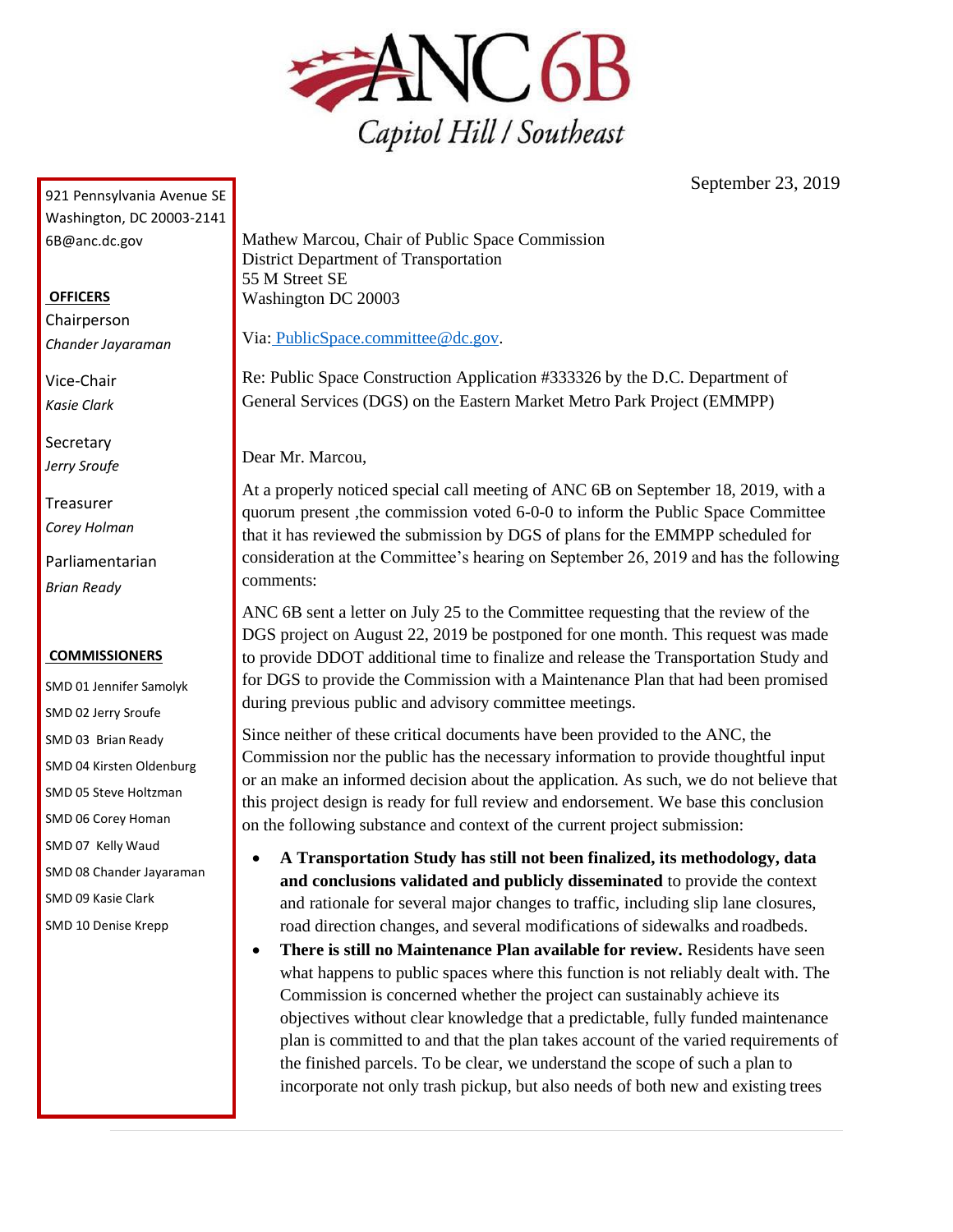

and other landscaping in the immediate post-construction phase, as well as in the long run, maintaining playground equipment, servicing the proposed water feature as well as any planned irrigation system(s), bioretention zones, and new lighting fixtures. Just as critically, our community needs to assure itself that that plan, no matter how appropriately conceived, is executed by a partner(s) with the capacity and proven track record to reliably carry out this function.

As we noted in our letter to the Committee on July 26, this project is of the highest importance to our community. However, without the inputs noted above, any effort on our part to provide detailed review of individual components has limitations. At the same time, we wanted to share specific sectoral and outputrelated comments and recommendations where these are clear to us. We would note that this input is provided without critical information.

We have the following comments related to specific components of the DGS submission.

- 1) First, there are three significant opportunities which are not reflected in the current submission, and without which, the project will face limitations in achieving the goals it has set out to achieve. DGS has not asked ANC 6B to support these initiatives. But we would like to note that we are fully prepared to review any ways that the ANC can be of help in moving these opportunity areas forward to consensus and realization.
	- i) **The inclusion of a Performance Pavilion in the design of Parcel 4.** We see great promise in this idea. While it is not reflected in the schematic diagrams submitted to you, DGS, at the persistent urging of its community advisory team, is in the process of exploring a path with the CFA to activate this proposal. We endorse this effort. At the same time, we are sensitive to the legitimate noise concerns of nearby neighbors and strongly recommend that any eventual incorporation of this component include focused consultation with the most directly affected residents and businesses located in close proximity to the Metro Plaza. We also recommend that, in the design of any performance pavilion on parcel 4, strong consideration be given to a design which incorporates storage for necessary site maintenance supplies and tools as well as, possibly, some portion of the movable furniture allocated to the site. There do not appear to be any other areas on the site planned for this storage function.
	- ii) **Shifting of the set of bike lockers currently at the northwest corner of Parcel 4.** We are fully cognizant of the fact that these lockers and the land they sit on is controlled by WMATA and that DGS has made some degree of effort early in the design process to negotiate a change in their location. We need to stress that the position of these lockers represents a major impediment in successfully achieving the goals of the project to both activate the Metro Plaza as a community space and increase linkages between Eastern Market, the Plaza and Barracks Row. The cluster of lockers in their current location are both a visual obstacle to creating a unified vista as well as a practical impediment to pedestrian access from the Eastern Market area to the Metro Plaza and beyond to Barracks Row. ANC6B asks the Committee to encourage DGS to revisit these discussions and to provide its weight in support.
	- iii) **Relocating the southbound bus stop from the western side of the 400 block of 8<sup>th</sup> St SE to the edge of parcel 4 just north of the 700 block of D St SE.** Again, we are aware that DGS has reviewed this shift with both DDOT and WMATA and has concluded that the space available on the Metro Plaza bordering  $8<sup>th</sup>$  St is too short to accommodate this proposal.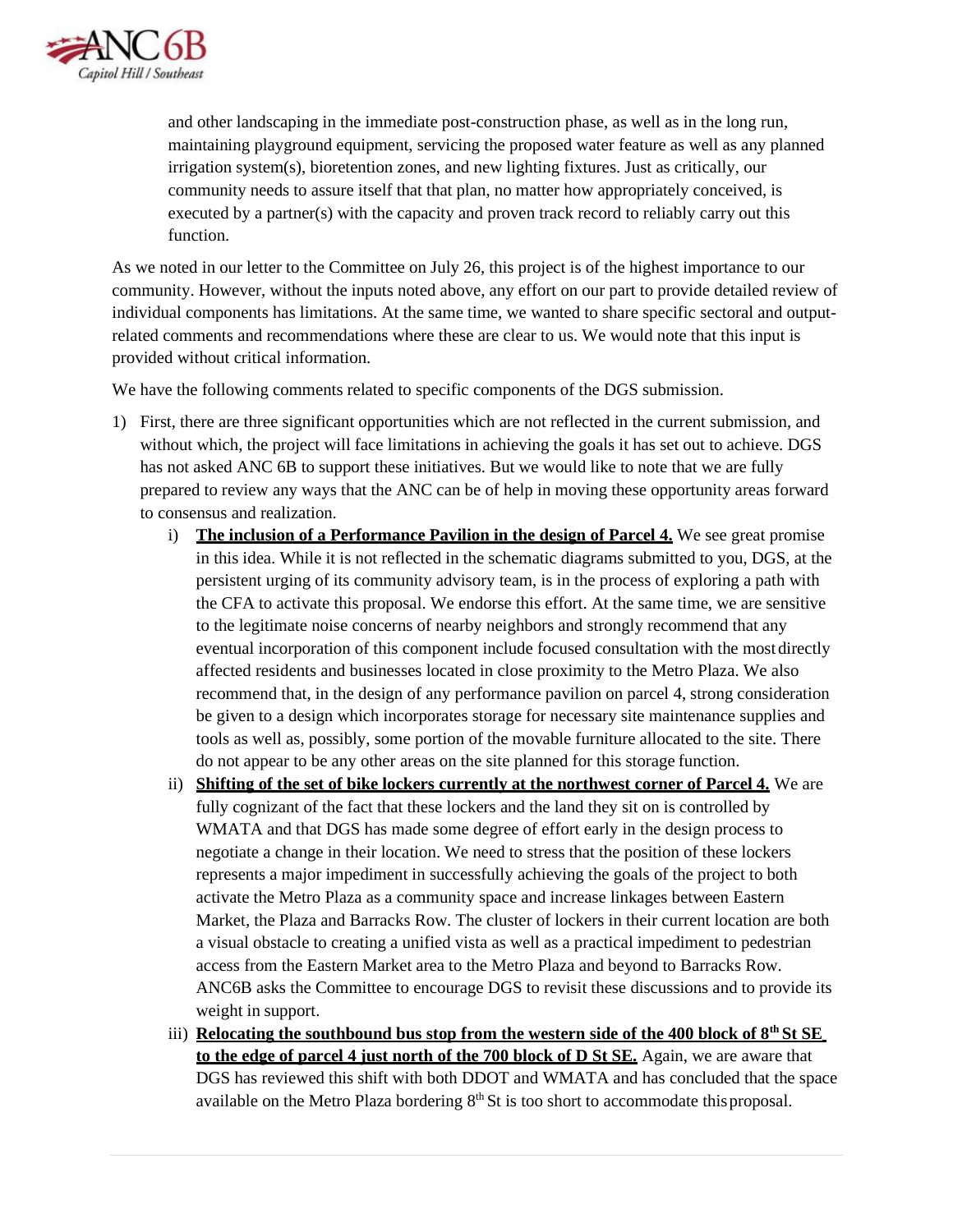

However, again, we request that this bus stop relocation be reconsidered, and all avenues be thoroughly explored to find a way to make this option viable. One of our major concerns is that the current bus stop site has problems of accessibility and is not ADA compliant. In addition, the business community have repeatedly emphasized that the transformation of the 400 block of  $8<sup>th</sup>$  St SE, as the gateway to Barracks Row, is the linchpin of efforts, again central to this project's goals, to facilitate the seamless flow of pedestrians between the transportation hub of the Metro Plaza to the restaurants, cinema and other businesses along  $8<sup>th</sup>$ Street.

- 2) **ANC 6B considers supplementary shade structures (trellises) to be a fundamental requirement of a successful playground design on this site.** References in the submission to "potential trellises" leave us uncertain of whether DGS views these as optional. We do not. Parents have made it clear that supplemental shade is essential for the success of the playground because of the intense heat and sun glare throughout several months of the year. Lack of supplementary shade will invariably result in a reduction of hours of intensive use of the playground facilities, undermining a core objective of the project in providing this eagerly awaited resource. We also suggest that serious consideration be given to the addition of a shade structure to provide some degree of protection for children using the adjacent splash pad. Residents have signaled their willingness to support DGS efforts, with testimony to the CFA and other bodies to make their position and its rationale clear.
- 3) **ANC 6B recommends retention of the parcel 1 splashpad in its current location.** Given the recommendation of DDOT UFD that the splash pad on parcel 1 may need to be moved to safeguard CRZ of existing trees, we need to stress that an alternate site suggested by UFD, close to the southern corner of 9th St SE and the 800 block of D St SE, raises strong concerns among neighborhood parents related to child safety stemming from the positioning of a water pad so close to a well utilized intersection.
- **4) The reversal of direction of vehicular traffic on the 800 block of D Street is a move which has consistently been opposed by residents most directly impacted, notably residents of the block itself, but also the residents of the adjoining 300 blocks of 8th and 9th Streets, SE.**
	- a) Despite having no current, sanctioned analysis available to support this change, DGS continues to represent this street reversal in every iteration beginning with the initial plan laid in front of residents in December 2018 nearly 4 months *before* the completion of the data collection phase of the study.
	- b) DGS has been asked repeatedly to engage in a directed consultation with the most-affected residents on this block and adjoining 300 blocks of  $8<sup>th</sup>$  and  $9<sup>th</sup>$  Streets to listen to their concerns. DGS has categorically refused to do so, instead noting that opportunities to object will come as part of an eventual DDOT NOI and that the change could be initially implemented for a 6-month test period. Our position is that residents should be consulted in the design phase and not only provided with the option of objecting later in an NOI period after a decision isreached.
		- i) The closing of the slip lane on parcel 6 already envisaged undermines the motive for a large portion of current vehicular users of the 800 block of D. The envisaged alterations in the adjoining crosswalks similarly will remove one of the appreciable complexities affectingthat intersection.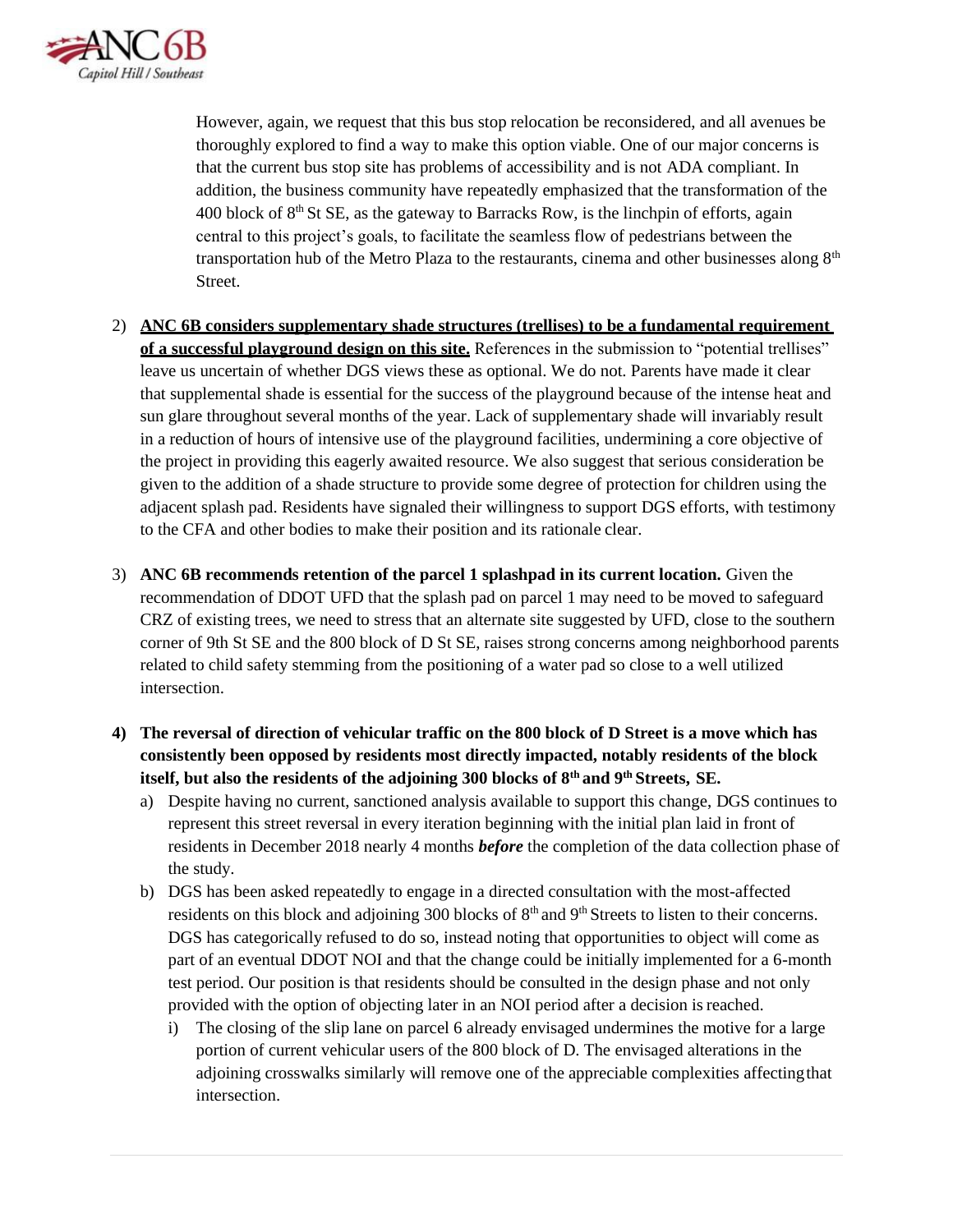

- ii) By allowing right and left turns from  $8<sup>th</sup>$  St onto D Street, not currently possible, the reversal of the 800 block of D potentially creates as many or more pressures on the level of service on this intersection than those it might mitigate.
- **iii) ANC 6B opposes the inclusion of the planned reversal of traffic on the 800 block of D St SE in the EMMPP submission without (a) prior access and review by the public of the vetted and sanctioned data and analysis and recommendations of the Transport Study and (b) DGS direct consultation with the most affected residents.**
- 5) **ANC 6B asks that DGS retain the current pedestrian crosswalk on 8th St SE just north of the intersection with D St SE.** Review of the presentation in the various diagrams of the submission leave us unclear. While ADA compliant ramps are clearly visible at this position on both the east and west sides of 8<sup>th</sup> St SE, there is not a crosswalk marked in a manner comparable to other crosswalks portrayed in these documents.
- 6) **ANC 6B recommends that the DGS plan install bollards bordering the proposed tabletop treatment of the roadbed of 7th St SE** between the entrance to SE Library and parcel 4 to reinforce the signaling to pedestrians that the crossing is part of an active road and to vehicles that the tabletop is a pedestrian crossing.
	- **a) ANC 6B, in regard to lighting plans, recommends that DGS:**
		- i) Implement a photo metric study prior to finalizing lighting plans to verify adequacy of proposed distribution and quantity of light fixtures to achieve objectives of enhancing wayfinding and public safety throughout the project area.
		- ii) Consider additional lighting for parcels 3 and 6 which do not currently receive any new lighting and instead depend upon ambient surrounding light and one existing light pole per parcel. Addition of some light sources placed physically lower (light strips, downward facing bollard lights) on the two sites which complement the lighting schemes of parcels 1 and 4 would support the project's objective of visually and esthetically supporting the unity of the overall space of the project area.
		- iii) reevaluate the current plan to provide no lighting sources on the parcel 1 playground unless the photo metric study demonstrates that surrounding light sources adequately illuminate the playground area. Creating such a large darkened area, even if fenced, which adjacent to a frequently used sidewalk is an issue of public safety.
		- iv) Ensure that lighting poles/bollards on parcels 1 and 4 incorporate electricity outlets with sufficient power and in sufficient numbers and locations to efficiently support any needs of maintenance crews as well as strategically positioned to provide flexibility for a potential range of special event usage.
- 7) ANC 6B recommends that the provision of **access to water sources** on parcels 1 and 4 be supplemented beyond the current installation of the one water fountain on parcel 1 and one on parcel 4.
	- i) Provision of a drinking water source, particularly in parcel 1, which is accessible for dogs would support the utilization of the park as a venue for residents walking dogs. Dog walking is one of the few activities which predictably will activate these spaces in the evening and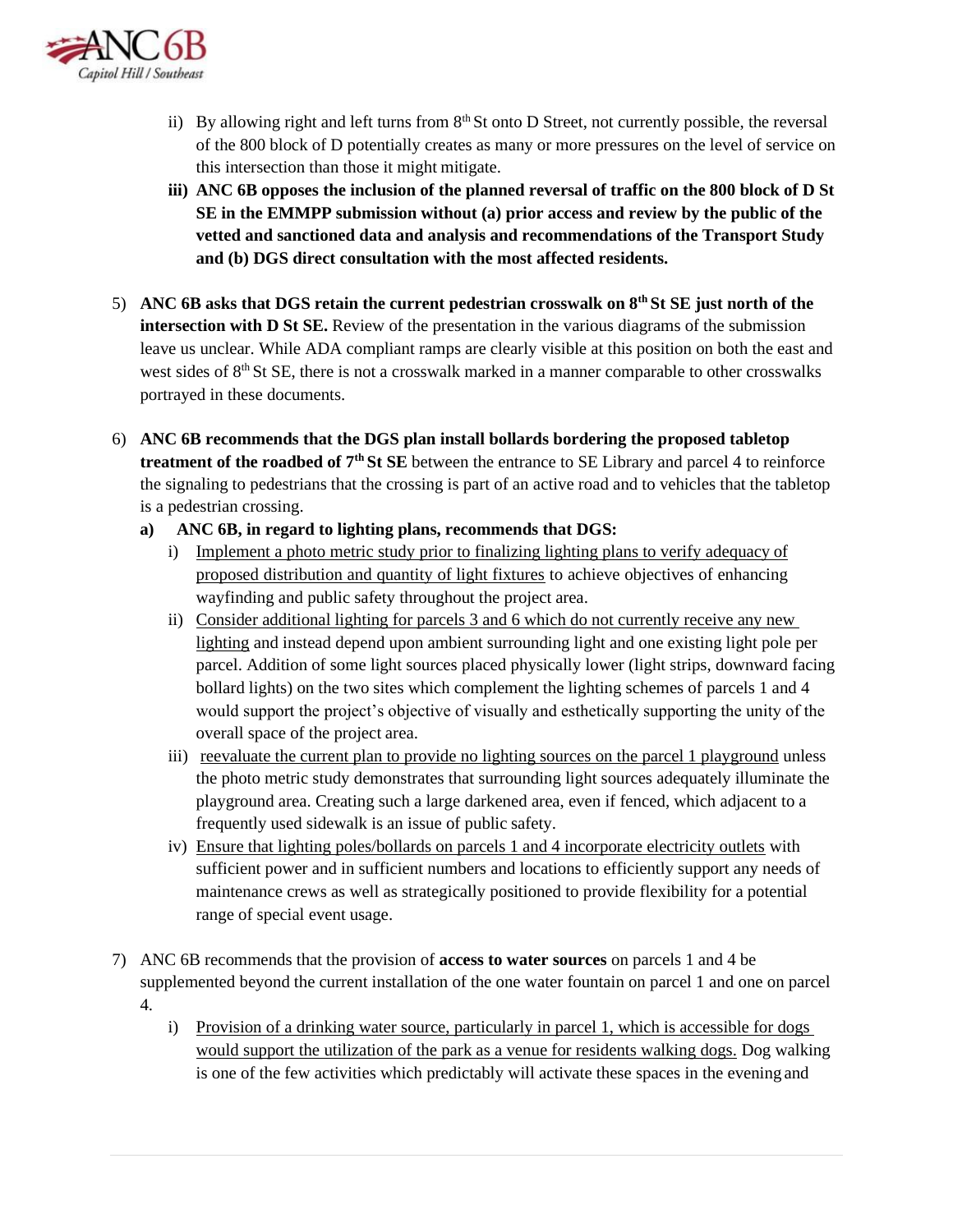

nighttime hours and make an important contribution to both perceptions and reality of public safety.

- ii) Strategic positioning of water outlets, (potentially locked when not in use) would provide backup sources for watering trees and the range of envisaged plantings, particularly during the initial post-construction phase but also as a backup watering source in the event that irrigation systems now envisaged are not eventually installed or, if in service, incur periods of disrepair.
- iii) Availability of water sources positioned to be accessible in central areas of parcel 1 and, specifically, on parcel 4, in proximity to the planned performance pavilion, would provide flexibility to accommodate the needs of a range of potential uses.

Please contact Commissioner Steve Holtzman, ANC 6B's Livable Communities Task Force Chair, at 202-489-6542 or [6B05@anc.dc.gov i](mailto:6B05@anc.dc.gov)f you have questions or need further information.

Sincerely,

Chander Jayaraman Chair, ANC 6 B

Cc:

Jeffrey Marootian, Director, DC Department of Transportation Garrett Everett, Secretary of Public Space Committee Keith Anderson, Director of DC Department of General Services Delano Hunter, Director DC Department of Parks and Recreation Charles Allen, DC Councilmember Mary Cheh, DC Councilmember Robert White, DC Councilmember [Ancresolutions.Ddot@dc.gov](mailto:Ancresolutions.Ddot@dc.gov)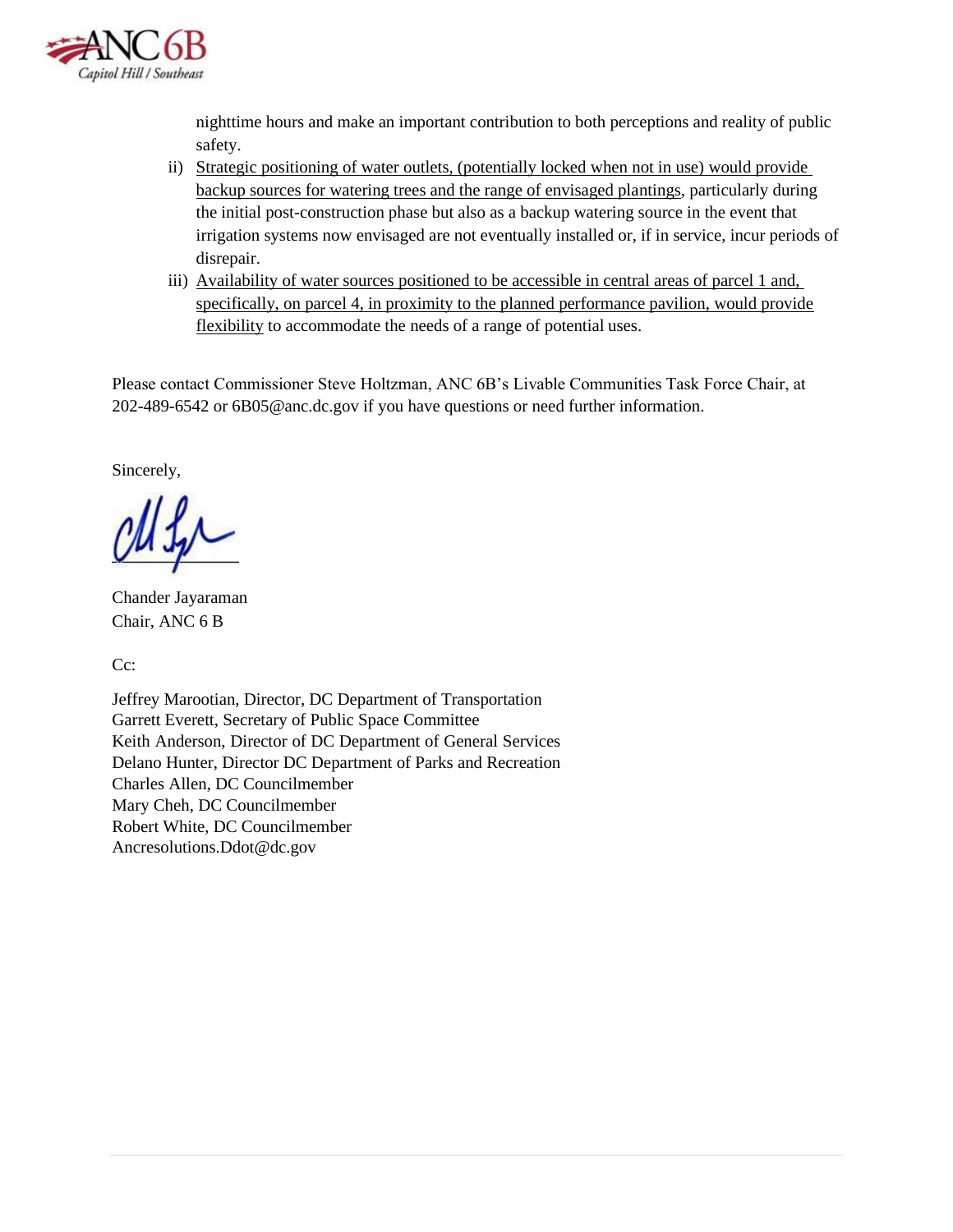

October 21, 2019

<span id="page-13-0"></span>921 Pennsylvania Avenue SE Washington, DC 20003-2141 [6B@anc.dc.gov](mailto:6B@anc.dc.gov)

### **OFFICERS**

Chairperson *Chander Jayaraman*

Vice-Chair *Kasie Clark*

**Secretary** *Jerry Sroufe*

Treasurer *Corey Holman*

Parliamentarian *Brian Ready*

#### **COMMISSIONERS**

SMD 01 Jennifer Samolyk SMD 02 Jerry Sroufe SMD 03 Brian Ready SMD 04 Kirsten Oldenburg SMD 05 Steve Holtzman SMD 06 Corey Homan SMD 07 Kelly Waud SMD 08 Chander Jayaraman SMD 09 Kasie Clark SMD 10 Denise Krepp

Mathew Marcou, Chair of Public Space Commission District Department of Transportation 59 M Street SE Washington DC 20003

Via: [PublicSpace.commitee@dc.gov](mailto:PublicSpace.commitee@dc.gov)

Re: Public Space Construction Application #333326 by the D.C. Department of General Services (DGS) on the Eastern Market Metro Park Project (EMMPP) scheduled for consideration at the October 24th Public Space Committee meeting

Dear Mr. Marcou,

At a properly noticed general meeting of ANC 6B on October 15. 2019, with a quorum present, the Commission voted 7-0-0 to inform the Public Space Committee that it opposes the conceptual approval of the DGS EMMP project until such time as the ANC and the community can adequately evaluate the project's transportation study made available only five days ago.

Additionally, we cannot support this project moving forward without a clearly delineated, reliably financed maintenance program appropriate to the sites, green spaces and facilities envisaged in the project's outputs. Details of the maintenance plan up until recently were unclear. The only aspect we knew was that DGS was in discussions with the Capitol Hill Bid as an implementing partner. Last week, DGS informed us for the first time that its current plan is to take direct responsibility for maintenance. We have had limited time to understand this shift and its implications. But, in either option, we still have no cause to be assured that this function, unconditionally essential to the sustainable achievement of this project's goals, has to date been addressed in any predictable and comprehensive way.

The data and the conclusions of the transportation study provide the rationale for plans to substantially alter vehicle circulation patterns in the heart of our neighborhood and indirectly shape design choices on a range of other project components. This leads us to counsel caution against any piecemeal approach of approving individual components of this project in isolation from the "big picture" provided by reviewing the project as a totality.

ANC 6B, in two previous reviews (July 25th, Sept 23rd) has made clear the high importance our community attaches to the success of this project and its timely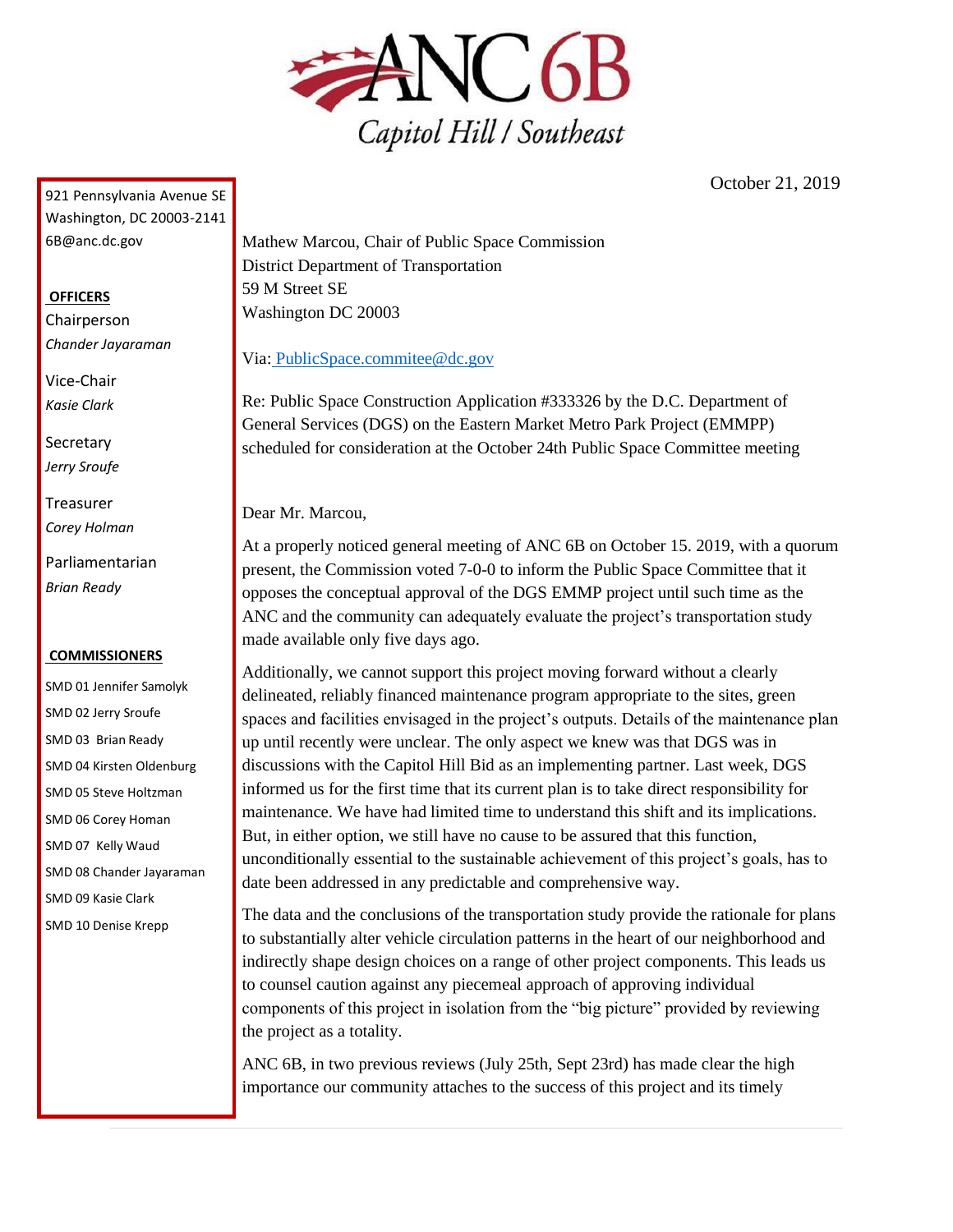

completion. We also simultaneously stressed that the reliance of the project's design on the transportation study's conclusions made review of this study a fundamental aspect of the ANC's evaluation of the overall project design. And that that review needed to be driven by an organized, informed consultation with residents followed by a vote by the ANC at a properly constituted meeting as per DC law. These steps we estimated would take 3 weeks. The study was released on October 16th, five days before the deadline for ANC review submission. The decision of the applicant, nonetheless, to move forward in requesting approval by the PSC, a position conveyed orally by DGS to the ANC in our October 15th meeting, leaves us with no alternative but to oppose this project.

The ANC, as the most local tier of DC government, and charged with representing the needs and concerns of all the neighborhood's residents, has the strongest interest in seeing this initiative progress quickly forward to completion. We want it to work. But we live here and are in this for the long haul. We will do whatever we can to ensure that EMMP builds on a sound foundation and achieves sustainable, appropriate results.

Sincerely,

Chander Jayaraman Chair, ANC 6 B

Attachments:

ANC first review of DGS EMMPP, letter to Public Space Committee July 25, 2019 ANC second review of DGS EMMPP, letter to Public Space Committee September 23, 2019

Cc:

Jeffrey Marootian, Director, DOT Elliott Garrett, Executive Secretary, Public Space Committee, DDOT Keith Andersen, Director, Department of General Services John A. Stokes,Interim Associate Director of External Affairs, DGS Charles Allen, Ward 6 Councilmember Anita Bonds, Councilmember At Large Mary M. Cheh, Ward 3 Councilmember Robert C. White, Jr., Councilmember At Large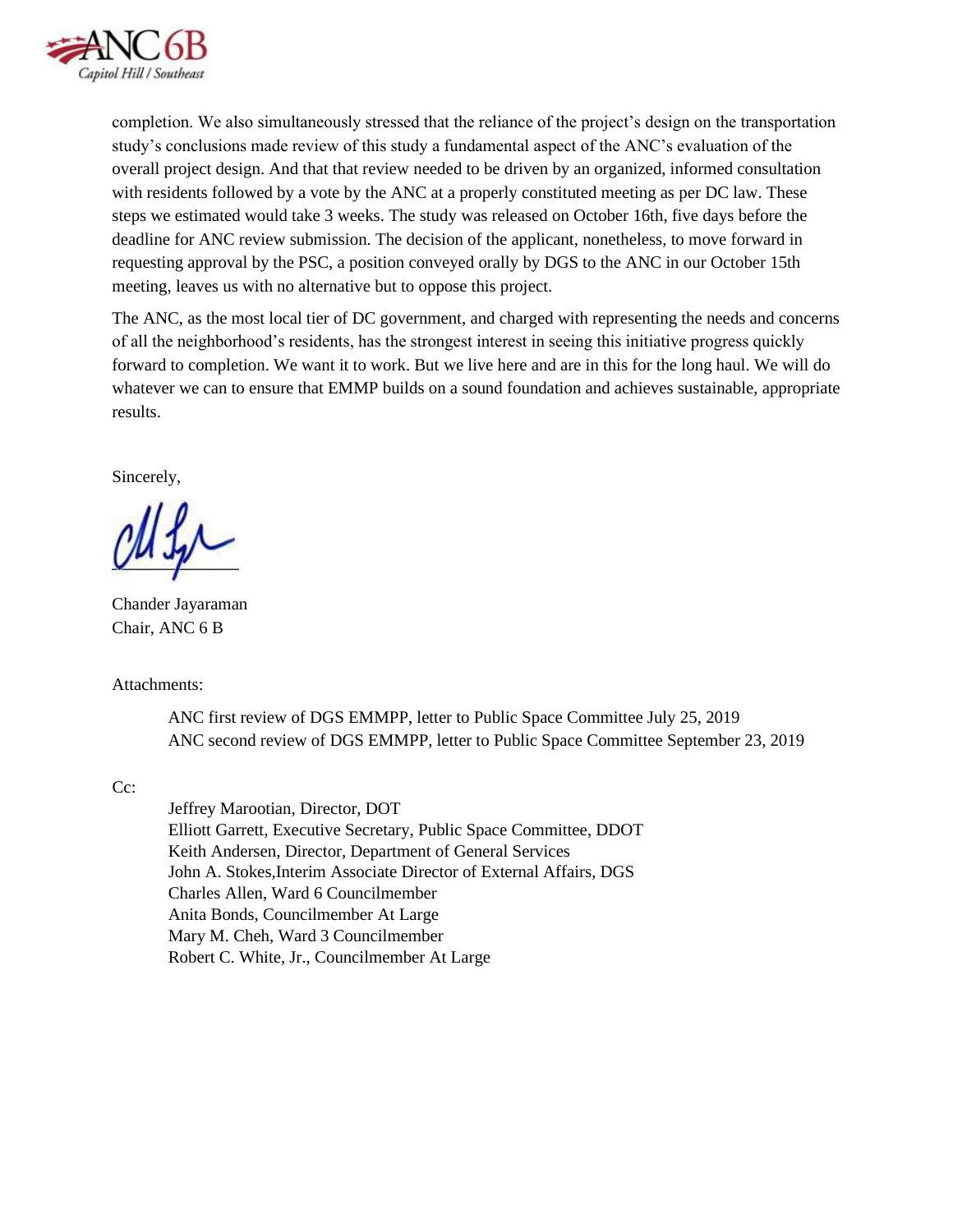

January 16, 2020

<span id="page-15-0"></span>921 Pennsylvania Avenue SE Washington, DC 20003-2141 [6B@anc.dc.gov](mailto:6B@anc.dc.gov)

## **OFFICERS**

Chairperson *Brian Ready*

Vice-Chair *Chander Jayaraman*

**Secretary** *Jerry Sroufe*

Treasurer *Corey Holman*

Parliamentarian *Kelly Waud*

#### **COMMISSIONERS**

SMD 01 Jennifer Samolyk SMD 02 Jerry Sroufe SMD 03 Brian Ready SMD 04 Kirsten Oldenburg SMD 05 Steve Holtzman SMD 06 Corey Homan SMD 07 Kelly Waud SMD 08 Chander Jayaraman SMD 09 Kasie Clark SMD 10 Denise Krepp

Keith Anderson, Director District Department of General Services 2000 14th Street NW, 8th Floor Washington, DC 20009

Jeffrey Marootian, Director District Department of Transportation 55 M Street SE Washington, DC 20003

VIA email: [keith.anderson@dc.gov](mailto:keith.anderson@dc.gov)

VIA email: [ancresolutions@ddot.dc.gov](mailto:ancresolutions@ddot.dc.gov)

RE: ANC 6B Position on the EMMP Transportation Impact Study

Dear Director Anderson and Director Marootian;

At a properly noticed regular meeting of Advisory Neighborhood Commission 6B on January 14, 2020, with a quorum present, the Commission voted 8-0-0, as follows, on the elements of the EMMP Transportation Impact Study.

- The ANC rejects the Study's option to reverse the traffic direction of the 700 and the 800 blocks of D Street SE;
- Supports the Study's option of adding pedestrian safety measures at the intersections of 7th and of 9th Street SE and South Carolina Avenue SE and to add a tabletop crossing of 7th Street SE between Parcel 4 and the SE Library;
- Supports the Study's option of adding sidewalk bulb outs at the west and east ends of the 800 block of D Street SE and at the southwest corner of the 700 block of D Street SE at the intersection of 7th Street SE;
- Supports the Study's option to close the slip lane on Parcel 3 (south of Pennsylvania Avenue SE); and
- Supports the Study's option to close the slip lane on Parcel 6 (north of Pennsylvania Avenue SE) noting the Commission's concern for the safety of the heavy volume of pedestrian traffic at the NW corner of 8th Street SE and Pennsylvania Avenue SE with the closure of the slip lane.